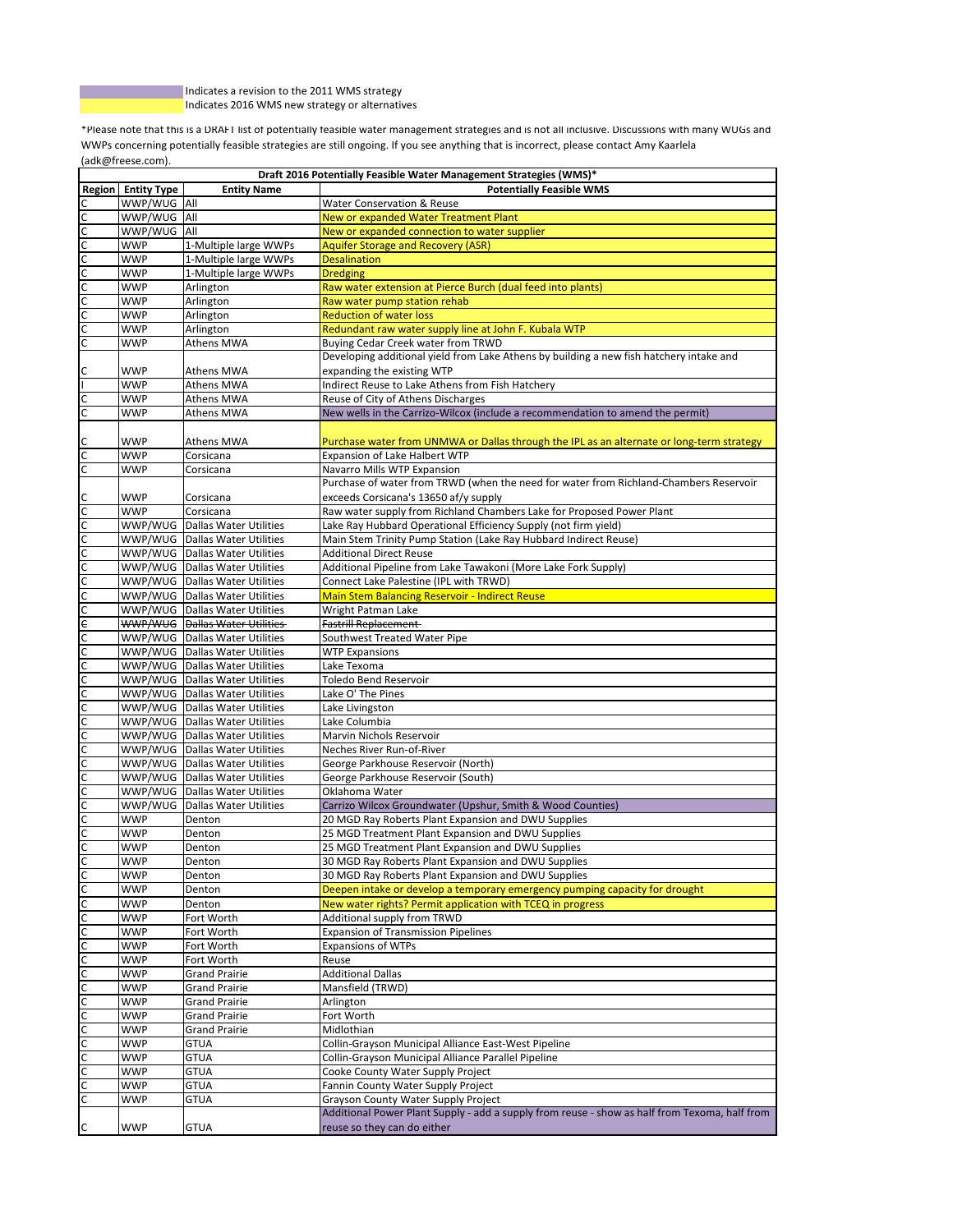|                                | Draft 2016 Potentially Feasible Water Management Strategies (WMS)* |                              |                                                                                                                                                        |
|--------------------------------|--------------------------------------------------------------------|------------------------------|--------------------------------------------------------------------------------------------------------------------------------------------------------|
| Region                         | <b>Entity Type</b>                                                 | <b>Entity Name</b>           | <b>Potentially Feasible WMS</b>                                                                                                                        |
|                                | <b>WWP</b>                                                         | <b>GTUA</b>                  | <b>Reuse for Golf Courses</b>                                                                                                                          |
|                                | <b>WWP</b>                                                         | <b>GTUA</b>                  | <b>Supply for Triangle Brick Company</b>                                                                                                               |
| C<br>C                         | <b>WWP</b><br><b>WWP</b>                                           | Irving<br>Irving             | Additional Water from DWU<br>Chapman Booster Pump Station (with NTMWD)                                                                                 |
| C                              | <b>WWP</b>                                                         | Irving                       | <b>Direct Reuse</b>                                                                                                                                    |
| $\mathsf{C}$                   | <b>WWP</b>                                                         | Irving                       | <b>Indirect Reuse</b>                                                                                                                                  |
| C                              | <b>WWP</b>                                                         | Irving                       | <b>Sulphur Basin</b>                                                                                                                                   |
| C                              | <b>WWP</b>                                                         | Irving                       | Princeton Pump Station Expansion                                                                                                                       |
| C                              | <b>WWP</b>                                                         | Irving                       | Develop Independent Supply                                                                                                                             |
| C                              | <b>WWP</b>                                                         | <b>NTMWD</b>                 | <b>Additional Lake Texoma Supplies</b>                                                                                                                 |
| C                              | <b>WWP</b>                                                         | <b>NTMWD</b>                 | Carrizo Wilcox Groundwater                                                                                                                             |
| C                              | <b>WWP</b>                                                         | <b>NTMWD</b>                 | Chapman Booster Pump Station                                                                                                                           |
| C                              | <b>WWP</b>                                                         | <b>NTMWD</b>                 | Fannin County Water Supply System                                                                                                                      |
| C<br>C                         | <b>WWP</b><br><b>WWP</b>                                           | <b>NTMWD</b><br><b>NTMWD</b> | George Parkhouse Reservoir (North)<br>George Parkhouse Reservoir (South)                                                                               |
| C                              | <b>WWP</b>                                                         | <b>NTMWD</b>                 | Lake Livingston                                                                                                                                        |
| C                              | <b>WWP</b>                                                         | <b>NTMWD</b>                 | Lake Texoma - Desalinate                                                                                                                               |
| C                              | <b>WWP</b>                                                         | <b>NTMWD</b>                 | Lake Texoma Pump Station Expansion                                                                                                                     |
| C                              | <b>WWP</b>                                                         | <b>NTMWD</b>                 | Lake Wright Patman - Raise Pool                                                                                                                        |
| C                              | <b>WWP</b>                                                         | <b>NTMWD</b>                 | Lake Wright Patman - System                                                                                                                            |
| C                              | <b>WWP</b>                                                         | <b>NTMWD</b>                 | Lake Wright Patman - Texarkana                                                                                                                         |
| C                              | <b>WWP</b>                                                         | <b>NTMWD</b>                 | Lower Bois d'Arc Creek Reservoir                                                                                                                       |
| C                              | <b>WWP</b>                                                         | <b>NTMWD</b>                 | Main Stem Pump Station                                                                                                                                 |
| C                              | <b>WWP</b>                                                         | <b>NTMWD</b>                 | <b>Marvin Nichols Reservoir</b>                                                                                                                        |
| C                              | <b>WWP</b>                                                         | <b>NTMWD</b>                 | Renewed Interim Purchase of Lake Texoma Water from GTUA/Sherman                                                                                        |
| C                              | <b>WWP</b><br><b>WWP</b>                                           | <b>NTMWD</b>                 | <b>Toledo Bend Reservoir</b>                                                                                                                           |
| C<br>C                         | <b>WWP</b>                                                         | <b>NTMWD</b><br><b>NTMWD</b> | Toledo Bend Reservoir Phase 2<br>Water Treatment Plant and Distribution Improvements                                                                   |
| C                              | <b>WWP</b>                                                         | <b>NTMWD</b>                 | Lake O' The Pines                                                                                                                                      |
| $\mathsf{C}$                   | <b>WWP</b>                                                         | <b>NTMWD</b>                 | Tawakoni (through Greenville or DWU)                                                                                                                   |
| C                              | <b>WWP</b>                                                         | <b>NTMWD</b>                 | Remove DWU Treated Water                                                                                                                               |
| $\mathsf{C}$                   | <b>WWP</b>                                                         | <b>NTMWD</b>                 | Remove Lake O' The Pines as alternate - make a recommended                                                                                             |
| C                              | <b>WWP</b>                                                         | Rockett SUD                  | Sokoll Plant Expansion (Additional TRWD through TRA)                                                                                                   |
| $\mathsf{C}$                   | <b>WWP</b>                                                         | <b>TRA</b>                   | Additional steam electric supply in Freestone County through existing facilities                                                                       |
| C                              | <b>WWP</b>                                                         | <b>TRA</b>                   | Development of indirect reuse for Ennis from Lake Bardwell                                                                                             |
| $\mathsf{C}$                   | <b>WWP</b>                                                         | <b>TRA</b>                   | Development of indirect reuse through Joe Pool Lake                                                                                                    |
| C                              | <b>WWP</b>                                                         | <b>TRA</b>                   | Development of reuse for steam electric power generation in Dallas County                                                                              |
| $\mathsf{C}$                   | <b>WWP</b>                                                         | <b>TRA</b>                   | Development of reuse for steam electric power generation in Ellis County                                                                               |
| C                              | <b>WWP</b>                                                         | <b>TRA</b>                   | Development of reuse for steam electric power generation in Kaufman County                                                                             |
| $\mathsf{C}$                   | <b>WWP</b>                                                         | <b>TRA</b>                   | Further development of the Ellis County Water Supply Project<br>Development of a reuse project from the Denton Creek WWTP for irrigation in Denton and |
| C                              | <b>WWP</b>                                                         | <b>TRA</b>                   | Tarrant Counties and municipal use in Tarrant County                                                                                                   |
| $\mathsf{C}$                   | <b>WWP</b>                                                         | <b>TRA</b>                   | Development of reuse for steam electric power generation in Freestone County                                                                           |
|                                |                                                                    |                              | Expansion of the existing Las Colinas reuse project in Dallas Count with additional transmission                                                       |
| C                              | <b>WWP</b>                                                         | <b>TRA</b>                   | facilities                                                                                                                                             |
| $\mathsf{C}$                   | <b>WWP</b>                                                         | <b>TRA</b>                   | Expansions to the Tarrant County Water Supply Project                                                                                                  |
| $\mathsf{C}$                   | <b>WWP</b>                                                         | <b>TRWD</b>                  | Carrizo Wilcox Groundwater                                                                                                                             |
| $\overline{\mathsf{c}}$        | <b>WWP</b>                                                         | <b>TRWD</b>                  | <b>Gulf Desalination</b>                                                                                                                               |
| $\mathsf{C}$                   | <b>WWP</b>                                                         | <b>TRWD</b>                  | <b>Integrated Pipeline Project</b>                                                                                                                     |
| $\overline{\mathsf{c}}$        | <b>WWP</b>                                                         | <b>TRWD</b>                  | Lake Livingston                                                                                                                                        |
| $\mathsf{C}$                   | <b>WWP</b>                                                         | <b>TRWD</b>                  | Lake O' The Pines                                                                                                                                      |
| $\overline{c}$                 | <b>WWP</b>                                                         | <b>TRWD</b>                  | Marvin Nichols Reservoir                                                                                                                               |
| $\mathsf{C}$<br>$\overline{c}$ | <b>WWP</b><br><b>WWP</b>                                           | <b>TRWD</b><br><b>TRWD</b>   | Wright Patman (Raise Pool)<br>Wright Patman (System)                                                                                                   |
| $\mathsf{C}$                   | <b>WWP</b>                                                         | <b>TRWD</b>                  | Wright Patman (Texarkana)                                                                                                                              |
| $\overline{c}$                 | <b>WWP</b>                                                         | <b>TRWD</b>                  | Texoma (Blend)                                                                                                                                         |
| $\mathsf{C}$                   | <b>WWP</b>                                                         | <b>TRWD</b>                  | Texoma (Desalinate)                                                                                                                                    |
| $\overline{c}$                 | <b>WWP</b>                                                         | <b>TRWD</b>                  | Toledo Bend Reservoir                                                                                                                                  |
| $\mathsf{C}$                   | <b>WWP</b>                                                         | <b>TRWD</b>                  | Lake Tehuacana                                                                                                                                         |
| $\overline{c}$                 | <b>WWP</b>                                                         | <b>TRWD</b>                  | <b>Permit Enhancements</b>                                                                                                                             |
| $\mathsf{C}$                   | <b>WWP</b>                                                         | <b>TRWD</b>                  | Ringgold                                                                                                                                               |
| $\overline{c}$                 | <b>WWP</b>                                                         | <b>TRWD</b>                  | Groundwater                                                                                                                                            |
| $\mathsf{C}$                   | <b>WWP</b>                                                         | <b>TRWD</b>                  | Oklahoma Water                                                                                                                                         |
| $\overline{c}$                 | <b>WWP</b>                                                         | <b>TRWD</b>                  | <b>Cedar Creek Wetlands</b>                                                                                                                            |
| $\mathsf{C}$                   | <b>WWP</b>                                                         | <b>UTRWD</b>                 | Additional DWU supplies                                                                                                                                |
| $\overline{c}$                 | <b>WWP</b>                                                         | <b>UTRWD</b>                 | <b>Additional Reuse</b>                                                                                                                                |
| $\mathsf{C}$<br>$\overline{c}$ | <b>WWP</b><br><b>WWP</b>                                           | <b>UTRWD</b><br><b>UTRWD</b> | Additional supplies from DWU under current contracts<br>George Parkhouse Reservoir (South)                                                             |
| $\mathsf{C}$                   | <b>WWP</b>                                                         | <b>UTRWD</b>                 | George Parkhouse Reservoir (North)                                                                                                                     |
| $\overline{c}$                 | <b>WWP</b>                                                         | <b>UTRWD</b>                 | Indirect Reuse of return flows from Lake Ralph Hall                                                                                                    |
| $\mathsf{C}$                   | <b>WWP</b>                                                         | <b>UTRWD</b>                 | Lake Ralph Hall                                                                                                                                        |
| $\overline{c}$                 | <b>WWP</b>                                                         | <b>UTRWD</b>                 | Lake Texoma                                                                                                                                            |
| $\overline{c}$                 | <b>WWP</b>                                                         | UTRWD                        | Marvin Nichols Reservoir                                                                                                                               |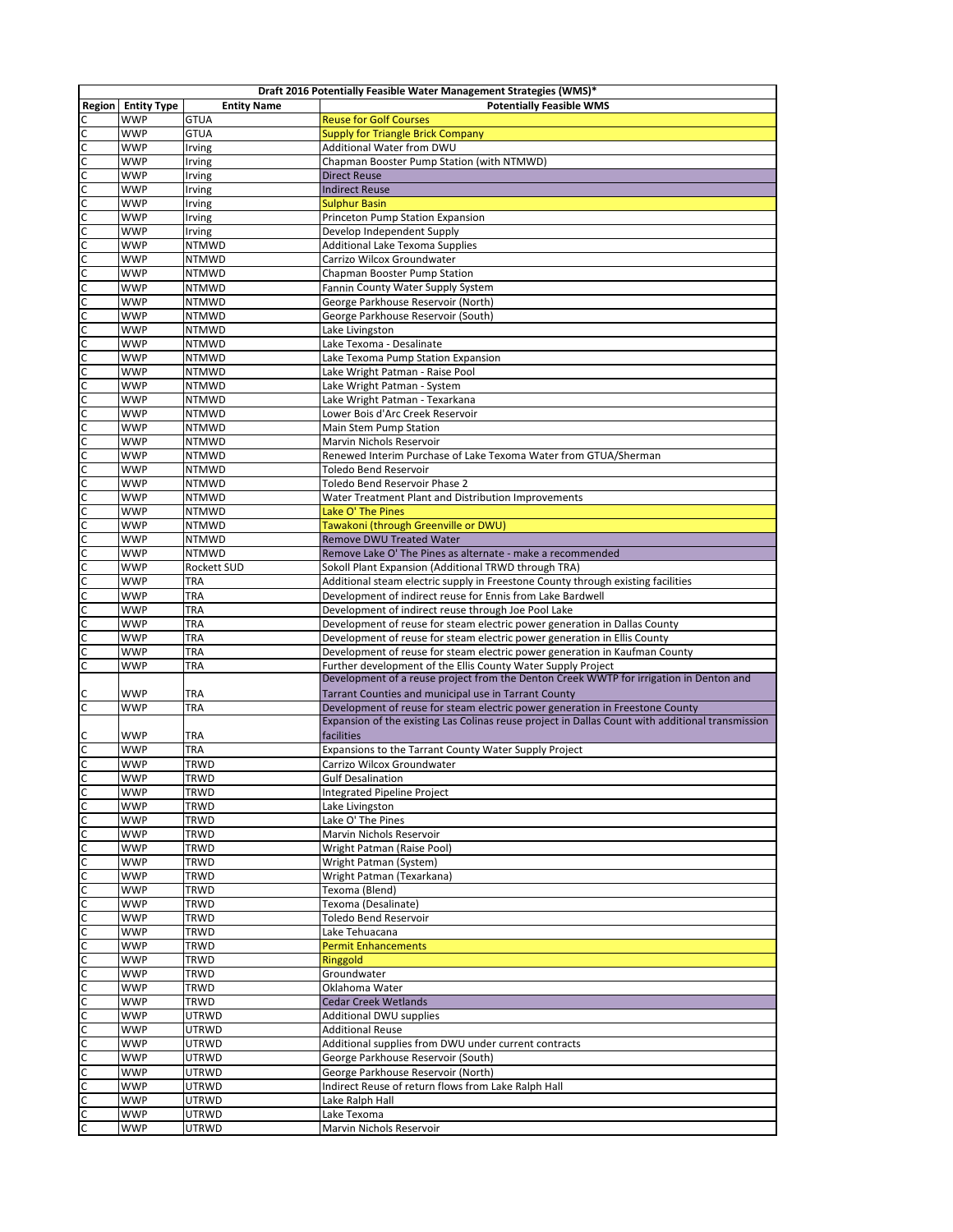|                                |                    |                              | Draft 2016 Potentially Feasible Water Management Strategies (WMS)*                                                                    |
|--------------------------------|--------------------|------------------------------|---------------------------------------------------------------------------------------------------------------------------------------|
| <b>Region</b>                  | <b>Entity Type</b> | <b>Entity Name</b>           | <b>Potentially Feasible WMS</b>                                                                                                       |
| $\mathsf{C}$                   | <b>WWP</b>         | <b>UTRWD</b>                 | Toledo Bend Reservoir                                                                                                                 |
| $\overline{c}$                 | <b>WWP</b>         | <b>UTRWD</b>                 | Wright Patman Lake                                                                                                                    |
|                                | <b>WWP</b>         | UTRWD                        | WTP and distribution system improvements                                                                                              |
| <u>ulululululululululu</u>     | <b>WWP</b>         | UTRWD                        | <b>UTRWD System Operation</b>                                                                                                         |
|                                | <b>WWP</b>         | UTRWD                        | Oklahoma Water                                                                                                                        |
|                                | <b>WWP</b>         | <b>UTRWD</b>                 | Wright Patman Lake (Raise pool and system operation)                                                                                  |
|                                | <b>WWP</b>         | Walnut Creek SUD             | Construction of a new WTP on Lake Bridgeport and associated transmission facilities                                                   |
|                                | <b>WWP</b>         | Walnut Creek SUD             | Purchase treated water from Azle                                                                                                      |
|                                | <b>WWP</b>         | Walnut Creek SUD             | <b>TRWD Eagle Mountain Lake</b>                                                                                                       |
|                                | <b>WWP</b>         | Walnut Creek SUD             | WTP Expansion in 2 MGD increments to 6 MGD                                                                                            |
|                                | <b>WWP</b>         | Waxahachie                   | Raw Water Transmission for Ellis County SEP                                                                                           |
|                                | <b>WWP</b>         | Waxahachie                   | Sokoll Plant Expansion (Additional TRWD through TRA)                                                                                  |
|                                | <b>WWP</b>         | Weatherford<br>Weatherford   | WTP Plant Expansion and water from TRWD                                                                                               |
|                                | <b>WWP</b>         |                              | Possible reuse project (including lagoons)<br>WTP Expansion and water from TRWD - add expansion of transmission line and pump station |
| C                              | WWP                | Wise County WSD              |                                                                                                                                       |
| $\mathsf{C}$                   | WUG                | Ables Springs WSC            | to this strategy<br>Additional Delivery Capacity from NTMWD                                                                           |
| $\mathsf{C}$                   | WUG                | Addison                      | Additional Water from DWU                                                                                                             |
|                                | WUG                | Allen                        | <b>Additional Water from NTMWD</b>                                                                                                    |
| $\mathsf{C}$<br>$\overline{c}$ | WUG                | Alvord                       | West Wise SUD (TRWD)                                                                                                                  |
|                                | WUG                | Anna                         | Expand Collin-Grayson Municipal Alliance, Additional Water from NTMWD                                                                 |
| $\mathsf{C}$<br>$\overline{c}$ | WUG                | Annetta                      | <b>New wells in Trinity Aquifer</b>                                                                                                   |
|                                | WUG                | Annetta                      | City of Weatherford                                                                                                                   |
| $\mathsf{C}$<br>$\overline{c}$ | WUG                | Annetta South                | Weatherford (Tarrant Regional WD)                                                                                                     |
|                                | WUG                |                              |                                                                                                                                       |
| C<br>$\overline{c}$            | WUG                | Argyle<br>Argyle WSC         | Additional Water from Argyle WSC<br><b>Additional Water from UTRWD</b>                                                                |
|                                | WUG                | Athens                       | Additional Water from Athens MWA                                                                                                      |
| C<br>$\overline{c}$            | WUG                | Aubrey                       | <b>Additional Water from UTRWD</b>                                                                                                    |
|                                | WUG                |                              | 3 MGD WTP Expansion (TRWD)                                                                                                            |
| C<br>$\overline{c}$            | WUG                | Azle                         | 3 MGD WTP Expansion (TRWD)                                                                                                            |
|                                | WUG                | Azle<br>Azle                 | 3 MGD WTP Expansion (TRWD)                                                                                                            |
| $\mathsf{C}$<br>$\overline{c}$ | WUG                | <b>Balch Springs</b>         | Additional DWU supplies                                                                                                               |
|                                | WUG                | Bardwell                     | Ennis (TRWD through TRA)                                                                                                              |
| $\mathsf{C}$<br>$\overline{c}$ | WUG                | Bartonville                  | Additional Water from Bartonville WSC                                                                                                 |
|                                | WUG                | Bedford                      | Additional Water from TRA (TRWD)                                                                                                      |
| $\mathsf{C}$<br>$\overline{c}$ | WUG                | <b>Bells</b>                 | Grayson County Water Supply Project (Sherman)                                                                                         |
| $\mathsf{C}$                   | WUG                | Benbrook                     | 3 MGD Plan Expansion                                                                                                                  |
| $\overline{c}$                 | WUG                | Benbrook                     | <b>Treatment Plant Expansion</b>                                                                                                      |
| C                              | WUG                | Bethesda WSC                 | Currently evaluating an alternative source to supply the northeast Portion our system                                                 |
| $\overline{c}$                 | WUG                | Bethesda WSC                 | <b>Southeast Fort Worth Connection</b>                                                                                                |
| C                              | WUG                | Bethesda WSC                 | Fort Worth - Purchase of additional water                                                                                             |
| $\mathsf{C}$                   | WUG                | Bethesda WSC                 | Water from Arlington (TRWD)                                                                                                           |
| C&D                            | WUG                | <b>Blackland WSC</b>         | Direct Connection and Additional Water from NTMWD                                                                                     |
| C                              | WUG                | <b>Blooming Grove</b>        | Additional Water from Corsicana                                                                                                       |
| C                              | WUG                | <b>Blooming Grove</b>        | Trinity Aquifer (New Well)                                                                                                            |
| $\mathsf{C}$                   | WUG                | <b>Blue Ridge</b>            | Direct Connection and Water from NTMWD                                                                                                |
| C                              | WUG                | <b>Bolivar WSC</b>           | <b>Additional Water from UTRWD</b>                                                                                                    |
| $\overline{\mathsf{c}}$        | <b>WUG</b>         | <b>Bolivar WSC</b>           | Cooke County WSP                                                                                                                      |
|                                | WUG                | Bonham                       | Fannin County Water Supply Project                                                                                                    |
| $\frac{c}{c}$                  | WUG                | Boyd                         | Additional Water from Walnut Ck. SUD                                                                                                  |
| C                              | WUG                | Bridgeport                   | Water Plant Expansions and more TRWD                                                                                                  |
| $\overline{\mathsf{c}}$        | WUG                | Buena Vista - Bethel SUD     | Additional Water from Waxahachie and Additional Pipeline                                                                              |
| C&G                            | WUG                | Burleson                     | Additional Water from Fort Worth                                                                                                      |
| C&D                            | WUG                | Caddo Basin SUD              | Additional Water from NTMWD                                                                                                           |
| С                              | WUG                | Carrollton                   | Additional Water from DWU                                                                                                             |
| $\mathsf{C}$                   | WUG                | Cash SUD                     | Additional Water from NTMWD                                                                                                           |
| C                              | WUG                | Cedar Hill                   | Additional Water from DWU                                                                                                             |
| $\mathsf{C}$                   | WUG                | Celina                       | Additional Water from UTRWD                                                                                                           |
| C                              | WUG                | Chatfield WSC                | Additional Water from Corsicana                                                                                                       |
| $\mathsf{C}$                   | WUG                | Chico                        | Additional Water from West Wise SUD                                                                                                   |
| C                              | WUG                | Cockrell Hill                | Additional Water from DWU                                                                                                             |
| $\mathsf{C}$                   | WUG                | <b>College Mound WSC</b>     | Additional Water from NTMWD                                                                                                           |
| C                              | WUG                | Colleyville                  | Additional Water from TRA                                                                                                             |
| $\mathsf{C}$                   | WUG                | Collin County                | Additional Water from NTMWD                                                                                                           |
| C                              | WUG                | <b>Collin County Mining</b>  | Additional Water from NTMWD                                                                                                           |
| $\mathsf{C}$                   | WUG                | Collin County Other          | <b>Additional Water from NTMWD</b>                                                                                                    |
| C                              | WUG                | Collin County Steam Electric | Additional Water from NTMWD                                                                                                           |
| $\mathsf{C}$                   | WUG                | Collinsville                 | Grayson County Water Supply Project (Northwest WTP)                                                                                   |
| C                              | WUG                | Combine                      | Will follow any suggestions and recommendations made by DWU                                                                           |
| $\mathsf{C}$                   | WUG                | Cooke County Irrigation      | Cooke County Water Supply Project                                                                                                     |
| C                              | WUG                | Cooke County Irrigation      | Direct Reuse                                                                                                                          |
| $\mathsf{C}$                   | WUG                | Cooke County                 | Cooke County Water Supply Project                                                                                                     |
| C                              | WUG                | Cooke County                 | Lake Muenster                                                                                                                         |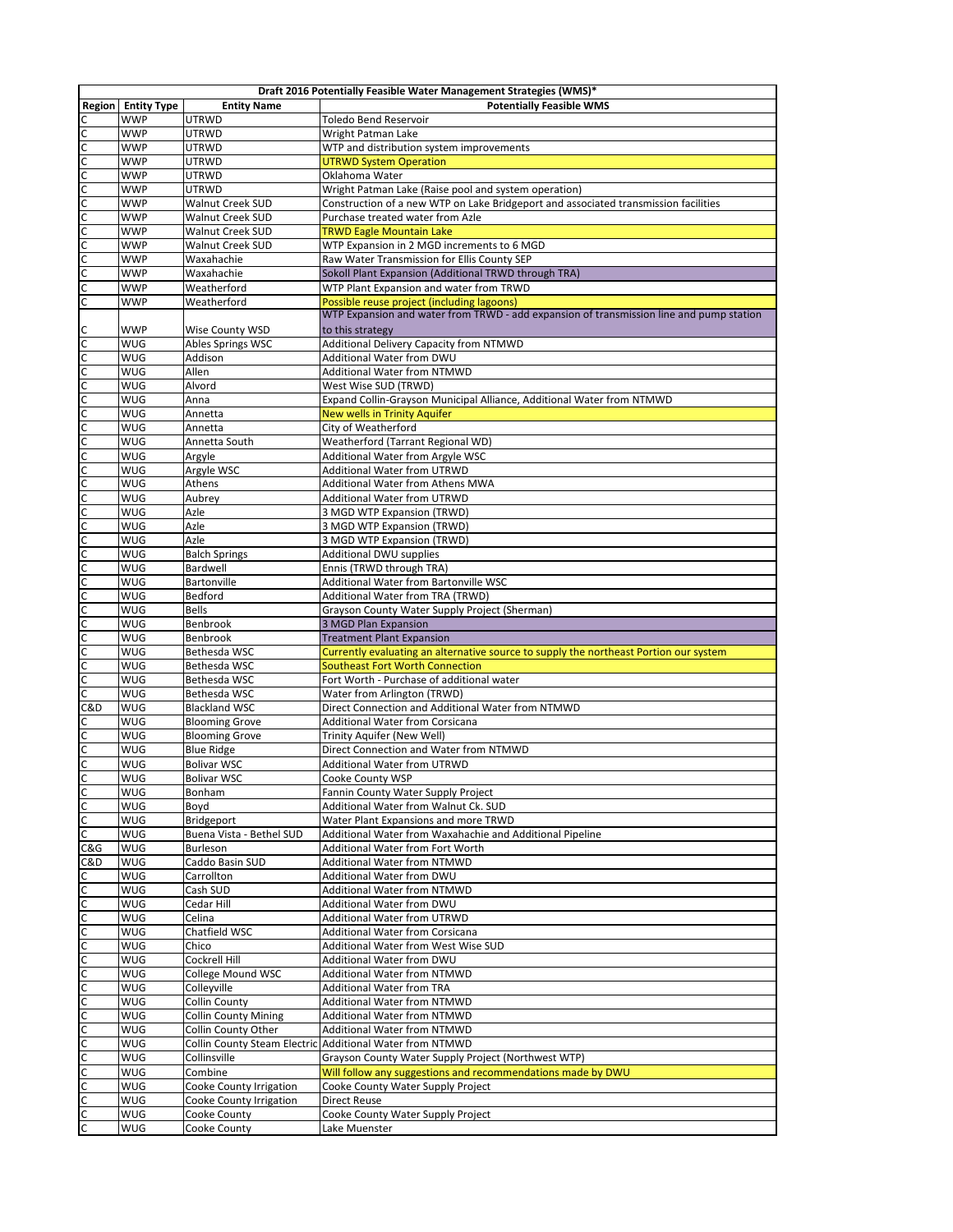| Draft 2016 Potentially Feasible Water Management Strategies (WMS)* |                    |                                   |                                                                         |
|--------------------------------------------------------------------|--------------------|-----------------------------------|-------------------------------------------------------------------------|
| Region                                                             | <b>Entity Type</b> | <b>Entity Name</b>                | <b>Potentially Feasible WMS</b>                                         |
| $\mathsf{C}$                                                       | WUG                | <b>Cooke County Mining</b>        | Cooke County Water Supply Project                                       |
| $\overline{c}$                                                     | WUG                | <b>Cooke County Mining</b>        | <b>Direct Reuse</b>                                                     |
|                                                                    | WUG                | Cooke County Other                | Cooke County Water Supply Project                                       |
|                                                                    | WUG                | Coppell                           | Additional Water from DWU                                               |
| uppopopopopopo                                                     | WUG                | Copper Canyon                     | Additional Water from Bartonville WSC                                   |
|                                                                    | WUG                | Corinth                           | New Groundwater Wells in Trinity Aquifer                                |
|                                                                    | WUG                | Crandall                          | Additional water from NTMWD                                             |
|                                                                    | WUG                | Crandall                          | Dallas Water Utilities (thru Seagoville)                                |
|                                                                    | WUG                | Cross Roads                       | Additional Water from Mustang SUD                                       |
|                                                                    | WUG                | Crowley                           | <b>Additional Water from TRWD</b>                                       |
|                                                                    | WUG                | Culleoka WSC                      | Additional Water from Princeton                                         |
|                                                                    | WUG                | <b>Dallas County Irrigation</b>   | <b>Additional TRA Las Colinas</b>                                       |
|                                                                    | WUG                | <b>Dallas County Irrigation</b>   | Additional Water from DWU                                               |
| $\mathsf{C}$                                                       |                    | <b>Dallas County</b>              | Additional Water from DWU                                               |
|                                                                    | WUG                | Manufacturing                     |                                                                         |
| $\mathsf{C}$                                                       | <b>WUG</b>         | <b>Dallas County</b>              | Additional Water from NTMWD                                             |
|                                                                    |                    | Manufacturing                     |                                                                         |
| $\mathsf{C}$                                                       | WUG                | <b>Dallas County Mining</b>       | Additional Water from DWU                                               |
|                                                                    |                    | <b>Dallas County Steam</b>        |                                                                         |
| C                                                                  | WUG                | <b>Electric Power</b>             | Additional Water from DWU                                               |
| $\mathsf{C}$                                                       | <b>WUG</b>         | <b>Dallas County Steam</b>        |                                                                         |
|                                                                    |                    | <b>Electric Power</b>             | <b>Additional Water from NTMWD</b>                                      |
| C                                                                  | <b>WUG</b>         | <b>Dallas County Steam</b>        | Direct Reuse (TRA)                                                      |
|                                                                    |                    | <b>Electric Power</b>             |                                                                         |
| C                                                                  | <b>WUG</b>         |                                   | Additional Water from Fort Worth                                        |
|                                                                    |                    | Dalworthington Gardens            |                                                                         |
| $\mathsf{C}$                                                       | WUG                | Dawson                            | <b>Additional Water from Corsicana</b>                                  |
| $\mathsf{C}$                                                       | WUG                | Dawson                            | New Water Treatment Plant                                               |
| $\mathsf{C}$                                                       | WUG                | Decatur                           | Additional Water from Wise Co. WSD                                      |
| $\overline{c}$                                                     | WUG                | Denison                           | 2 MGD WTP Expansion and more Texoma                                     |
| $\mathsf{C}$                                                       | WUG                | Denison                           | Infrastructure Improvements                                             |
| $\overline{c}$                                                     | WUG                | Denton                            | City of Dallas/DWU                                                      |
| $\overline{c}$                                                     | WUG                | Denton                            | <b>Indirect Reuse</b>                                                   |
| $\overline{c}$                                                     | WUG                | Denton County FWSD #1A            | Additional Water from Lewisville (DWU)                                  |
| $\mathsf{C}$                                                       | WUG                | Denton County FWSD #1A            | Additional Water from UTRWD                                             |
| $\mathsf{C}$                                                       | WUG                | Denton County Irrigation          | <b>Additional Groundwater</b>                                           |
| $\mathsf{C}$                                                       | WUG                | Denton County Irrigation          | Additional UTRWD Direct Reuse                                           |
| $\mathsf{C}$                                                       | WUG                | Denton County Irrigation          | <b>TRA Direct Reuse</b>                                                 |
|                                                                    |                    | Denton County                     |                                                                         |
| $\mathsf{C}$                                                       | <b>WUG</b>         | Manufacturing                     | <b>Additional Groundwater</b>                                           |
|                                                                    |                    | <b>Denton County</b>              |                                                                         |
| $\mathsf{C}$                                                       | <b>WUG</b>         | Manufacturing                     | <b>Additional Water from Denton</b>                                     |
|                                                                    | <b>WUG</b>         | <b>Denton County</b>              |                                                                         |
| $\mathsf{C}$                                                       |                    | Manufacturing                     | Additional Water from DWU                                               |
|                                                                    |                    | Denton County                     |                                                                         |
| $\mathsf{C}$                                                       | <b>WUG</b>         | Manufacturing                     | <b>Additional Water from NTMWD</b>                                      |
|                                                                    |                    | Denton County                     |                                                                         |
| C                                                                  | <b>WUG</b>         | Manufacturing                     | <b>Additional Water from UTRWD</b>                                      |
| C                                                                  | WUG                | <b>Denton County Mining</b>       | <b>Additional Groundwater</b>                                           |
| $\mathsf{C}$                                                       | WUG                | <b>Denton County Mining</b>       | Additional Water from UTRWD                                             |
| C                                                                  | WUG                | Denton County Other               | <b>Additional Groundwater</b>                                           |
| C                                                                  | WUG                | Denton County Other               | Additional Water from Fort Worth                                        |
| $\mathsf{C}$                                                       | WUG                | Denton County Other               | Additional Water from UTRWD                                             |
| $\mathsf{C}$                                                       | WUG                | Denton County Steam               | Groundwater                                                             |
|                                                                    |                    | <b>Electric Power</b>             |                                                                         |
| $\mathsf{C}$                                                       | WUG                | DeSoto                            | Additional Water from DWU                                               |
| $\mathsf{C}$                                                       | WUG                | Double Oak                        | Additional Water from Bartonville WSC                                   |
| $\mathsf{C}$                                                       | WUG                | Duncanville                       | Additional Water from DWU                                               |
| $\mathsf{C}$                                                       | WUG                | East Cedar Creek FWSD             | 2 MGD Plant Expansion and TRWD                                          |
| $\mathsf{C}$                                                       | WUG                | East Cedar Creek FWSD             | Additional Water from TRWD (current WTP)                                |
| $\overline{c}$                                                     | WUG                | East Cedar Creek FWSD             | 2 MGD Plant Expansion and TRWD                                          |
| $\overline{c}$                                                     | WUG                | East Fork SUD                     | Additional Water from NTMWD                                             |
| $\mathsf{C}$                                                       | WUG                | Ector                             | Fannin County Water Supply Project                                      |
| $\mathsf{C}$                                                       | WUG                | Edgecliff                         | Additional Water from Fort Worth                                        |
| $\mathsf{C}$                                                       | WUG                | <b>Ellis County Irrigation</b>    | New wells in the Woodbine Aquifer                                       |
| $\mathsf{C}$                                                       | WUG                | <b>Ellis County Manufacturing</b> | <b>Additional Water from Ennis</b>                                      |
| $\mathsf{C}$                                                       | WUG                | <b>Ellis County Manufacturing</b> | Additional Water from Midlothian                                        |
| $\mathsf{C}$                                                       | WUG                | <b>Ellis County Manufacturing</b> | Additional Water from Waxahachie                                        |
| С                                                                  | WUG                | Ellis County Other                | Additional Groundwater (Woodbine)                                       |
| $\mathsf{C}$                                                       | WUG                | Ellis County Other                | Additional Water from TRWD (through Waxahachie, Rockett SUD, and Ennis) |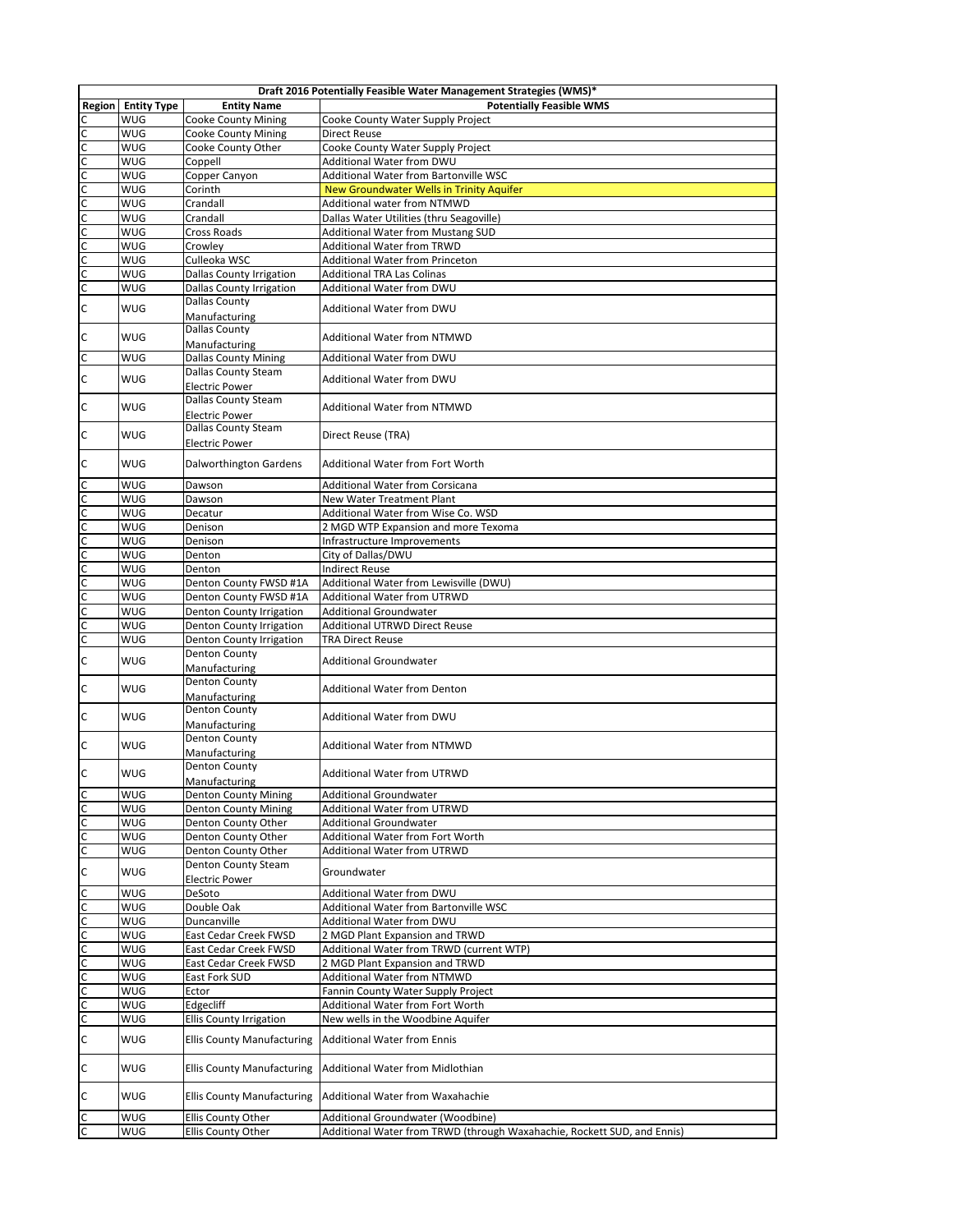| Draft 2016 Potentially Feasible Water Management Strategies (WMS)* |                    |                                                        |                                                                                                  |
|--------------------------------------------------------------------|--------------------|--------------------------------------------------------|--------------------------------------------------------------------------------------------------|
| Region                                                             | <b>Entity Type</b> | <b>Entity Name</b>                                     | <b>Potentially Feasible WMS</b>                                                                  |
| C                                                                  | <b>WUG</b>         | Ellis County Steam Electric<br>Power                   | Additional water from Midlothian                                                                 |
| C                                                                  | <b>WUG</b>         | Ellis County Steam Electric<br>Power                   | Trinity River Authority Ellis Co. Reuse                                                          |
| C                                                                  | <b>WUG</b>         | Ellis County Steam Electric<br>Power                   | Waxahachie Steam Electric Power Supply (TRWD)                                                    |
| $\mathsf{C}$                                                       | WUG                | Ennis                                                  | Indirect reuse (requires WTP Expansions)                                                         |
| $\overline{c}$                                                     | WUG                | Ennis                                                  | Other Additional Supply made Usable by WTP Expansions                                            |
|                                                                    | WUG                | <b>Euless</b>                                          | Additional Water from TRA (TRWD)                                                                 |
| $\frac{c}{c}$                                                      | WUG                | Euless                                                 | Fort Worth Direct Reuse                                                                          |
| $rac{c}{c}$                                                        | WUG                | Everman                                                | Additional Water from Fort Worth                                                                 |
|                                                                    | WUG                | Fairfield                                              | New well in Carrizo-Wilcox Aquifer                                                               |
| $rac{c}{c}$                                                        | WUG                | Fairfield                                              | New WTP                                                                                          |
|                                                                    | WUG                | Fairfield                                              | Purchase water from TRWD                                                                         |
| c<br>C                                                             | WUG                | Fairview                                               | <b>Additional Water from NTMWD</b>                                                               |
|                                                                    | WUG                | Fannin County Other                                    | Fannin County Water Supply Project                                                               |
| $\frac{c}{c}$                                                      | WUG                | Farmers Branch                                         | Additional Water from DWU                                                                        |
|                                                                    | WUG<br>WUG         | Farmersville<br>Fate                                   | <b>Additional Water from NTMWD</b><br><b>Additional Water from NTMWD</b>                         |
| c<br>C                                                             | WUG                | Ferris                                                 | Additional Water from Rockett SUD                                                                |
| C                                                                  | WUG                | Files Valley WSC                                       | Ellis County Water Supply Project (Buena Vista-Bethel WSC from Waxahachie from TRA from<br>TRWD) |
|                                                                    | WUG                | <b>Flower Mound</b>                                    | Additional Water from DWU                                                                        |
| $\frac{1}{2}$                                                      | WUG                | Flower Mound                                           | Additional Water from UTRWD                                                                      |
|                                                                    | WUG                | Forest Hill                                            | Additional Water from Fort Worth                                                                 |
|                                                                    | WUG                | Forney                                                 | <b>Additional Water from NTMWD</b>                                                               |
|                                                                    | WUG                | Forney Lake WSC                                        | <b>Additional Water from NTMWD</b>                                                               |
|                                                                    | WUG                | Freestone County Other                                 | <b>Additional Water from TRWD</b>                                                                |
| $\overline{c}$                                                     | WUG                | Freestone County Steam<br><b>Electric Power</b>        | Additional Water from TRWD (current contract)                                                    |
| $\mathsf{C}$                                                       | WUG                | Freestone County Steam<br><b>Electric Power</b>        | Additional Water from TRWD (new contract through TRA)                                            |
| $\mathsf{C}$                                                       | WUG                | Freestone County Steam<br><b>Electric Power</b>        | <b>Trinity River Authority Reuse</b>                                                             |
| C                                                                  | WUG                | Frisco                                                 | <b>Additional Water from NTMWD</b>                                                               |
| $\mathsf{C}$                                                       | WUG                | Frisco                                                 | <b>Direct Reuse</b>                                                                              |
| $\overline{c}$                                                     | WUG                | Gainesville                                            | <b>Additional Direct Reuse</b>                                                                   |
| $\overline{c}$                                                     | WUG                | Gainesville                                            | Cooke Co. WSP - 2 MGD WTP Expansion                                                              |
| p                                                                  | WUG                | Gainesville                                            | Cooke Co. WSP - 2 MGD WTP Expansion                                                              |
| $\overline{c}$                                                     | WUG                | Gainesville                                            | Cooke County WSP - Moss Lake raw water and 4 MGD WTP expansion                                   |
| $\overline{c}$                                                     | WUG                | Garland                                                | <b>Additional Water from NTMWD</b>                                                               |
| $\mathsf{C}$                                                       | WUG                | Gastonia-Scurry SUD                                    | <b>Additional Water from NTMWD</b>                                                               |
| $\overline{c}$                                                     | WUG                | Glenn Heights                                          | Additional Water from DWU                                                                        |
| $\overline{\mathsf{c}}$                                            | WUG                | Grapevine                                              | <b>Additional Water from TRA</b>                                                                 |
| $\mathsf{C}$                                                       | <b>WUG</b>         | <b>Grayson County Steam</b><br><b>Electric Power</b>   | GTUA (Lake Texoma)                                                                               |
| C                                                                  | <b>WUG</b>         | Grayson County<br>Manufacturing                        | <b>Additional Denison</b>                                                                        |
| $\mathsf{C}$                                                       | WUG                | Grayson County<br>Manufacturing                        | <b>Additional Howe</b>                                                                           |
| $\mathsf{C}$                                                       | WUG                | Grayson County<br>Manufacturing                        | Additional Sherman (Grayson County Water Supply Project)                                         |
|                                                                    | WUG                | <b>Grayson County Other</b>                            | Grayson County Water Supply Project (North WTP)                                                  |
|                                                                    | WUG                | Grayson County Other                                   | Grayson County Water Supply Project (Northwest WTP)                                              |
|                                                                    | WUG                | Grayson County Other                                   | Grayson County Water Supply Project (Sherman WTP)                                                |
|                                                                    | WUG                | <b>Gun Barrel City</b>                                 | Additional East Cedar Creek FWSD                                                                 |
|                                                                    | WUG                | <b>Gun Barrel City</b>                                 | TRWD and Water Treatment Plant                                                                   |
|                                                                    | WUG                | Gunter                                                 | Grayson County Water Supply Project (Sherman WTP)                                                |
|                                                                    | WUG                | Hackberry                                              | Additional Water from NTMWD                                                                      |
| lo lo lo lo lo lo lo                                               | WUG                | <b>Haltom City</b>                                     | Additional Water from Fort Worth                                                                 |
|                                                                    | WUG                | Haslet                                                 | Additional Water from Fort Worth                                                                 |
| $\mathsf{C}$                                                       | WUG                | <b>Henderson County</b><br>Manufacturing               | Additional Water from Athens (Athens MWA)                                                        |
| C                                                                  | WUG                | <b>Henderson County Steam</b><br><b>Electric Power</b> | Tarrant Regional Water District                                                                  |
|                                                                    | WUG                | <b>Hickory Creek</b>                                   | Additional Water from Lake Cities MUA                                                            |
|                                                                    | WUG                | High Point WSC                                         | <b>Additional Water from Forney</b>                                                              |
|                                                                    | WUG                | High Point WSC                                         | <b>Additional Water from Terrell</b>                                                             |
|                                                                    | WUG                | <b>Highland Village</b>                                | Additional Water from UTRWD                                                                      |
| ululululululu                                                      | WUG<br>WUG         | <b>Honey Grove</b>                                     | Fannin County Water Supply Project<br>Additional Water from NTMWD (Expanded CGMA Pipeline)       |
|                                                                    | WUG                | Howe<br>Hudson Oaks                                    | Additional Water from Weatherford                                                                |
|                                                                    | WUG                | Hurst                                                  | Additional Water from Fort Worth                                                                 |
|                                                                    |                    |                                                        |                                                                                                  |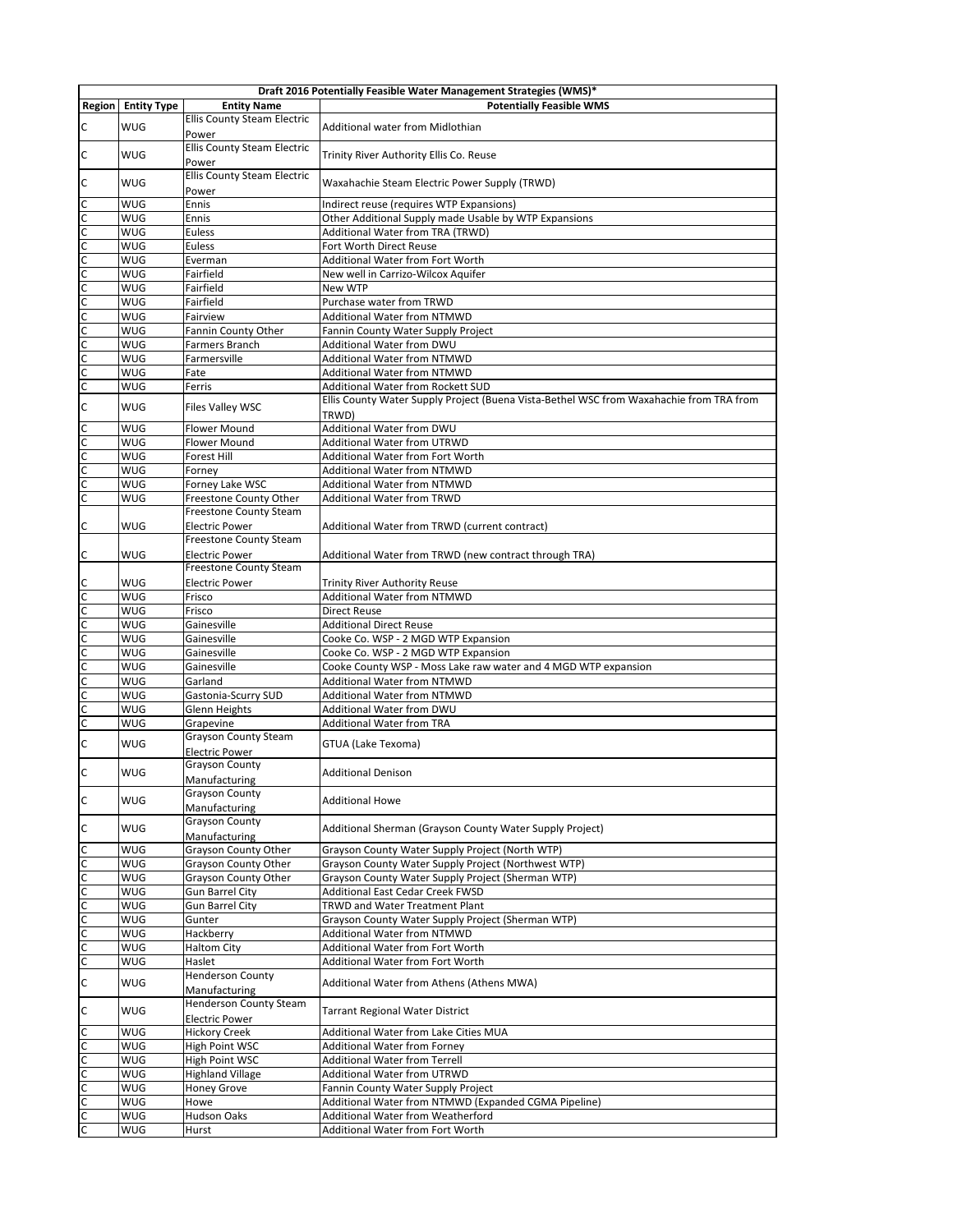| Draft 2016 Potentially Feasible Water Management Strategies (WMS)* |                    |                                       |                                                                        |
|--------------------------------------------------------------------|--------------------|---------------------------------------|------------------------------------------------------------------------|
| Region                                                             | <b>Entity Type</b> | <b>Entity Name</b>                    | <b>Potentially Feasible WMS</b>                                        |
|                                                                    | WUG                | Hutchins                              | Additional Water from DWU                                              |
|                                                                    | WUG                | Italy                                 | Waxahachie (TRWD through TRA)                                          |
|                                                                    | WUG                | Jack County Irrigation                | Jacksboro Indirect Reuse to Mining                                     |
| $\mathsf{C}$                                                       | WUG                | <b>Jack County Mining</b>             | Jacksboro (Lost Creek/Jacksboro system)                                |
| $\frac{c}{c}$                                                      | WUG                | <b>Jack County Mining</b>             | Jacksboro Indirect Reuse to Mining                                     |
|                                                                    | WUG                | Jack County Other                     | Additional Water from Jacksboro                                        |
| c<br>C                                                             | WUG                | Johnson County SUD                    | <b>Additional Supply from Mansfield</b>                                |
|                                                                    | WUG<br>WUG         | Johnson County SUD<br>Josephine       | Grand Prairie (multiple sources)<br><b>Additional Water from NTMWD</b> |
| C<br>C                                                             | WUG                | Justin                                | <b>Additional Water from UTRWD</b>                                     |
|                                                                    | WUG                | Kaufman                               | Additional Water from NTMWD                                            |
| c<br>C                                                             | WUG                | Kaufman County Irrigation             | <b>Additional Water from NTMWD</b>                                     |
| $\mathsf{C}$                                                       | WUG                | Kaufman County                        | Additional water from NTMWD                                            |
|                                                                    | WUG                | Manufacturing<br>Kaufman County Other | Additional Water from NTMWD                                            |
| olo                                                                | WUG                | Kaufman County Other                  | Additional Water from TRWD                                             |
|                                                                    |                    | Kaufman County Steam                  |                                                                        |
| $\mathsf{C}$                                                       | WUG                | <b>Electric Power</b>                 | Forney (NTMWD)                                                         |
|                                                                    |                    | Kaufman County Steam                  |                                                                        |
| $\mathsf{C}$                                                       | WUG                | <b>Electric Power</b>                 | <b>Trinity River Authority Reuse</b>                                   |
|                                                                    | WUG                | Keller                                | <b>Additional Water from Fort Worth</b>                                |
|                                                                    | WUG                | Kemp                                  | <b>Additional Water from TRWD</b>                                      |
|                                                                    | WUG                | Kennedale                             | Additional Water from Fort Worth                                       |
|                                                                    | WUG                | Kennedale                             | Additional Trinity Aquifer (new wells)                                 |
|                                                                    | WUG                | Kerens                                | <b>Additional Water from Corsicana</b>                                 |
|                                                                    | WUG                | Kiowa Homeowners WSC                  | Cooke County Water Supply Project                                      |
|                                                                    | WUG                | Krugerville                           | Additional Water from Mustang SUD                                      |
|                                                                    | WUG                | Krum                                  | <b>Additional Water from UTRWD</b>                                     |
|                                                                    | WUG                | Ladonia                               | Upper Trinity Regional Water District (Ralph Hall Lake)                |
|                                                                    | WUG                | Lake Dallas                           | Additional Water from Lake Cities MUA                                  |
|                                                                    | WUG                | Lake Worth                            | Additional Water from Fort Worth<br><b>New Wells</b>                   |
|                                                                    | WUG<br>WUG         | Lake Worth<br>Lakeside                | Additional Trinity Aquifer (new wells)                                 |
|                                                                    | WUG                | Lancaster                             | Additional Water from Rockett SUD                                      |
|                                                                    | WUG                | Lancaster                             | Additional Water from DWU and New Delivery Point                       |
|                                                                    | WUG                | Lavon WSC                             | Additional Water from NTMWD                                            |
|                                                                    | WUG                | Leonard                               | Fannin County Water Supply Project                                     |
|                                                                    | WUG                | Lewisville                            | Additional Water from DWU with New WTP and Expansions                  |
|                                                                    | WUG                | Lindsay                               | Cooke County Water Supply Project                                      |
|                                                                    | WUG                | Little Elm                            | <b>Additional Water from NTMWD</b>                                     |
|                                                                    | WUG                | Little Elm                            | New Wells-Woodbine Aquifer                                             |
|                                                                    | WUG                | <b>Lowry Crossing</b>                 | <b>Additional Water from Milligan WSC</b>                              |
|                                                                    | WUG                | Lucas                                 | Additional Water from NTMWD                                            |
|                                                                    | WUG                | Luella WSC                            | Grayson County Water Supply Project (Sherman WTP)                      |
| $\overline{c}$                                                     | WUG                | M E N WSC                             | <b>Additional Water from Corsicana</b>                                 |
| c                                                                  | WUG                | Mabank                                | Additional Water from TRWD and Treatment Plant Expansion               |
| C&G                                                                | <b>WUG</b>         | Mansfield                             | Additional Water from TRWD, Treatment Plant Expansions, and New Plant  |
| $\mathsf{C}$                                                       | <b>WUG</b>         | Marilee SUD                           | Additional Water from Grayson County Water Supply Project              |
|                                                                    | WUG                | Maypearl                              | Ellis County Water Supply Projects (Waxahachie from TRA from TRWD)     |
|                                                                    | WUG<br>WUG         | McKinney<br>McLendon-Chisolm          | Additional Water from NTMWD<br>Additional Water from NTMWD             |
|                                                                    | WUG                | Melissa                               | Treated Water Supply Line from NTMWD                                   |
|                                                                    | WUG                | Melissa                               | Additional Water from NTMWD (GTUA CGMA Pipeline)                       |
|                                                                    | WUG                | Mesquite                              | Additional Water from NTMWD                                            |
|                                                                    | WUG                | Midlothian                            | WTP Expansion (9 mgd), TRWD Supply                                     |
|                                                                    | WUG                | Midlothian                            | WTP Expansion (9 mgd), TRWD Supply                                     |
|                                                                    | WUG                | Midlothian                            | WTP Expansion (9 mgd), TRWD Supply                                     |
|                                                                    | WUG                | Midlothian                            | New WTP (9 mgd), TRWD Supply                                           |
|                                                                    | WUG                | Midlothian                            | <b>Direct Reuse</b>                                                    |
| ulululululululululululululululu                                    | WUG                | Mountain Peak SUD                     | City of Midlothian                                                     |
|                                                                    | WUG                | <b>Mountain Peak SUD</b>              | New Well in Woodbine Aquifer - 2013                                    |
|                                                                    | WUG                | Mountain Peak SUD                     | Two New Wells in Woodbine Aquifer                                      |
|                                                                    | WUG                | Mt Zion WSC                           | Additional Water from NTMWD                                            |
|                                                                    | WUG                | Muenster                              | New WTP at Muenster Lake                                               |
|                                                                    | WUG                | Murphy                                | <b>Additional Water from NTMWD</b>                                     |
|                                                                    | WUG                | <b>Mustang SUD</b>                    | Additional Water from UTRWD                                            |
|                                                                    |                    | Navarro County                        |                                                                        |
| $\mathsf{C}$                                                       | WUG                | Manufacturing<br>Navarro County       | Additional water from Corsicana                                        |
|                                                                    | WUG                | Manufacturing                         | Additional water from TRWD                                             |
|                                                                    | WUG                | Navarro County Other                  | Additional Water from Corsicana                                        |
| uuu                                                                | WUG                | Navarro County Other                  | Additional Water from TRWD                                             |
|                                                                    |                    |                                       |                                                                        |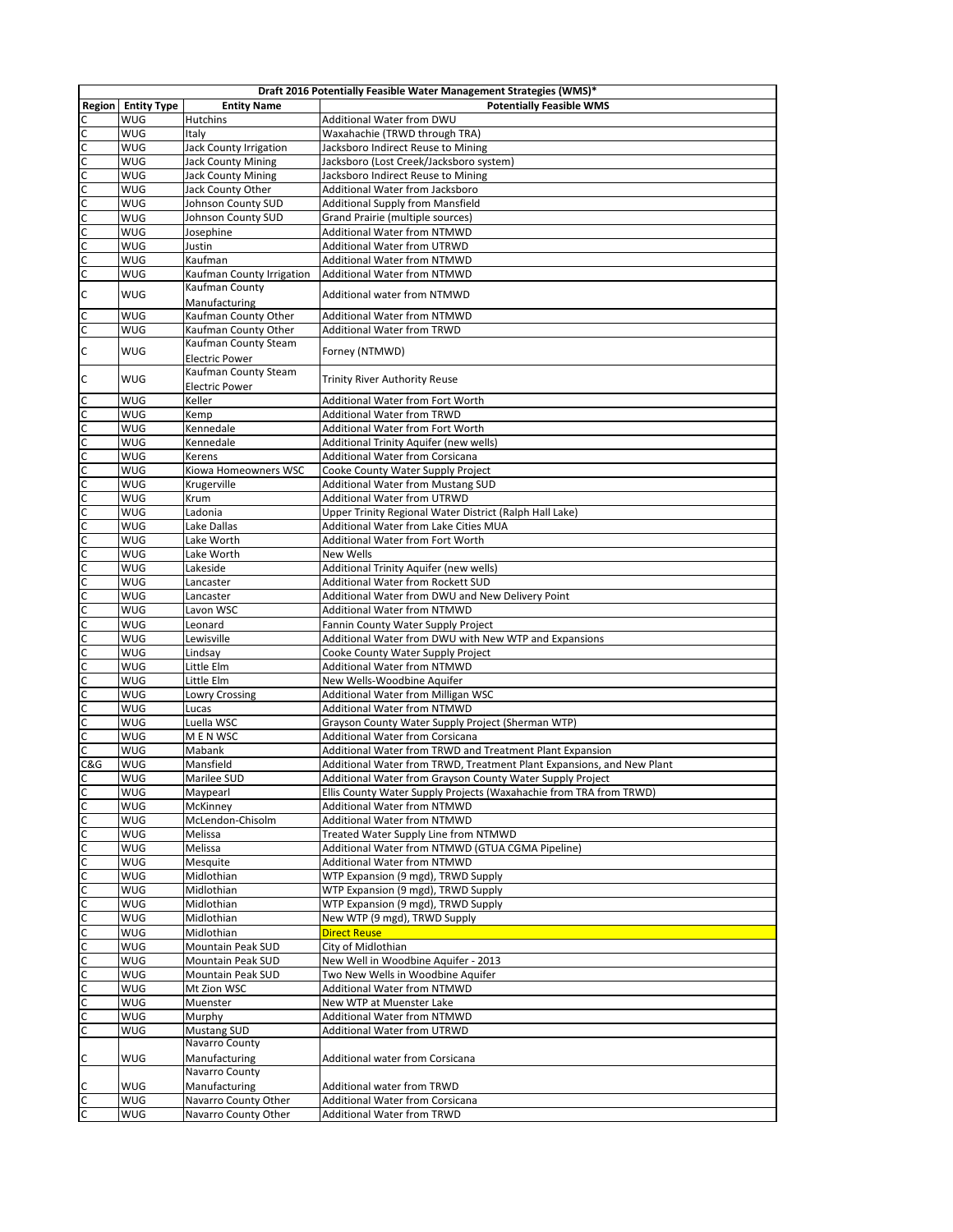| Draft 2016 Potentially Feasible Water Management Strategies (WMS)* |                    |                             |                                                                           |
|--------------------------------------------------------------------|--------------------|-----------------------------|---------------------------------------------------------------------------|
| <b>Region</b>                                                      | <b>Entity Type</b> | <b>Entity Name</b>          | <b>Potentially Feasible WMS</b>                                           |
|                                                                    |                    | Navarro County Steam        |                                                                           |
| C                                                                  | WUG                | <b>Electric Power</b>       | Corsicana                                                                 |
|                                                                    | WUG                | <b>Navarro Mills WSC</b>    | Additional Water from Corsicana                                           |
|                                                                    | WUG                | <b>Navarro Mills WSC</b>    | New Well in Woodbine Aquifer                                              |
|                                                                    | WUG                | Nevada                      | Additional Water from Nevada WSC                                          |
|                                                                    | WUG                | <b>New Fairview</b>         | Rhome (from Walnut Ck. SUD from TRWD)                                     |
|                                                                    | WUG                | New Hope                    | <b>Additional Water from NTMWD</b>                                        |
|                                                                    | WUG                | Newark                      | New WTP                                                                   |
|                                                                    | WUG                | Newark                      | Rhome (from Walnut Ck. SUD from TRWD)                                     |
|                                                                    | WUG                | North Collin WSC            | <b>Additional Water from NTMWD</b>                                        |
|                                                                    | WUG                | North Richland Hills        | <b>Additional Water from Fort Worth</b>                                   |
|                                                                    | WUG                | <b>North Richland Hills</b> | <b>Additional Water from TRA</b>                                          |
|                                                                    | WUG                | Northlake                   | Additional Water from Fort Worth                                          |
|                                                                    | WUG                | Northlake                   | <b>Upper Trinity Regional Water District</b>                              |
|                                                                    | WUG                | Oak Grove                   | Additional North Kaufman WSC                                              |
|                                                                    | WUG                | Oak Leaf                    | <b>Additional Water from Glenn Heights</b>                                |
|                                                                    | WUG                | Oak Leaf                    | Additional Water from Rockett SUD                                         |
|                                                                    | WUG                | Oak Point                   | <b>Additional Water from Mustang SUD</b>                                  |
|                                                                    | WUG                | Ovilla                      | Additional Water from DWU                                                 |
|                                                                    | WUG                | Palmer                      | Rockett Special Utility District (TRWD)                                   |
|                                                                    | WUG                | Pantego                     | Arlington (TRWD)                                                          |
|                                                                    | WUG                | Pantego                     | Fort Worth (TRWD)                                                         |
|                                                                    | WUG                | Parker                      | <b>Additional Water from NTMWD</b>                                        |
| $\mathsf C$                                                        | WUG                | Parker County               | Additional water from Weatherford                                         |
|                                                                    |                    | Manufacturing               |                                                                           |
| $rac{C}{C}$                                                        | WUG                | Parker County Other         | Additional Water from Weatherford                                         |
|                                                                    | WUG                | Parker County Other         | New WTP and Water from BRA (Region G)                                     |
| $\mathsf C$                                                        | WUG                | Parker County Steam         | <b>Additional Weatherford</b>                                             |
|                                                                    |                    | <b>Electric Power</b>       |                                                                           |
| $\overline{c}$                                                     | WUG                | Payne Springs               | Carrizo-Wilcox Aquifer (new wells)                                        |
|                                                                    | WUG                | Pelican Bay                 | Azle (TRWD)                                                               |
|                                                                    | WUG                | Pilot Point                 | <b>Wastewater Reuse</b>                                                   |
|                                                                    | WUG                | Pilot Point                 | New wells in Trinity Aquifer                                              |
|                                                                    | WUG                | Pilot Point                 | <b>Upper Trinity Regional Water District</b>                              |
|                                                                    | WUG                | Plano                       | <b>Additional Water from NTMWD</b>                                        |
| ulululululululululululululu                                        | WUG                | Ponder                      | <b>Upper Trinity Regional Water District</b>                              |
|                                                                    | WUG                | Post Oak Bend City          | Additional Water from Rose Hill SUD                                       |
|                                                                    | WUG                | Pottsboro                   | Grayson County Water Supply Project (North WTP)                           |
|                                                                    | WUG                | Princeton                   | <b>Additional Water from NTMWD</b>                                        |
|                                                                    | WUG                | Prosper                     | <b>Additional Water from NTMWD</b>                                        |
|                                                                    | WUG                | Prosper                     | <b>Additional Water from UTRWD</b>                                        |
|                                                                    | WUG                | Red Oak                     | <b>Additional Water from DWU</b>                                          |
|                                                                    | WUG                | Red Oak                     | Additional Water from Rockett SUD                                         |
|                                                                    | WUG                | Reno                        | Additional Water from Springtown                                          |
|                                                                    | WUG                | Reno                        | Additional Water from Walnut Ck. SUD                                      |
|                                                                    | WUG                | Rhome                       | Additional Water from Walnut Ck. SUD                                      |
|                                                                    | WUG                | Rice                        | Additional Water from Rice WSC                                            |
| $\overline{\mathsf{c}}$                                            | WUG                | Rice WSC                    | Additional water from Corsicana                                           |
|                                                                    | WUG                | Rice WSC                    | <b>Additional Water from Ennis</b>                                        |
| u u u u u                                                          | WUG                | Richardson                  | NTMWD - Additional Supplies Purchased                                     |
|                                                                    | WUG                | <b>Richland Hills</b>       | Additional Water from Fort Worth                                          |
|                                                                    | WUG                | <b>River Oaks</b>           | <b>Additional Water from TRWD</b>                                         |
|                                                                    | WUG                | Roanoke                     | Additional Water from Fort Worth                                          |
|                                                                    | WUG                | Rockwall                    | <b>Additional Water from NTMWD</b>                                        |
| $\mathsf C$                                                        | WUG                | Rockwall County Irrigation  | <b>Additional Water from DWU</b>                                          |
|                                                                    |                    | Rockwall County             |                                                                           |
| $\mathsf C$                                                        | WUG                | Manufacturing               | Additional water from NTMWD                                               |
| С                                                                  | WUG                | Rockwall County Other       | <b>Additional Water from NTMWD</b>                                        |
| $\mathsf{C}$                                                       | WUG                | Rowlett                     | <b>Additional Water from NTMWD</b>                                        |
| C                                                                  | WUG                | Royse City                  | Additional Water from NTMWD                                               |
| $\mathsf{C}$                                                       | WUG                | Runaway Bay                 | Additional Water from TRWD and Water Treatment Plant Expansion            |
| $\mathsf{C}$                                                       | WUG                | Sachse                      | Additional Water from NTMWD                                               |
| $\mathsf{C}$                                                       | WUG                | Saginaw                     | Additional Water from Fort Worth                                          |
| $\overline{C}$                                                     | WUG                | Saint Paul                  | Additional Water from NTMWD                                               |
| $\mathsf{C}$                                                       | WUG                | Sanger                      | Additional Water from Bolivar WSC                                         |
| $\mathsf{C}$                                                       | WUG                | Sardis-Lone Elm WSC         | Rockett Special Utility District (TRWD)                                   |
| $\mathsf{C}$                                                       | WUG                | Savoy                       | Fannin County Water Supply Project                                        |
| $\mathsf{C}$                                                       | WUG                | Scurry                      | Additional Water from Gastonia-Scurry WSC                                 |
| $\mathsf{C}$                                                       | WUG                | Seagoville                  | Additional Water from DWU                                                 |
| $\mathsf{C}$                                                       | WUG                | Seven Points                | Additional Water from WCCMUD                                              |
| $\mathsf{C}$                                                       | WUG                | <b>Shady Shores</b>         | Additional Water from Lake Cities MUA                                     |
| $\overline{c}$                                                     | WUG                | Sherman                     | Grayson County Water Supply Projects (WTP Expansions and water from GTUA) |